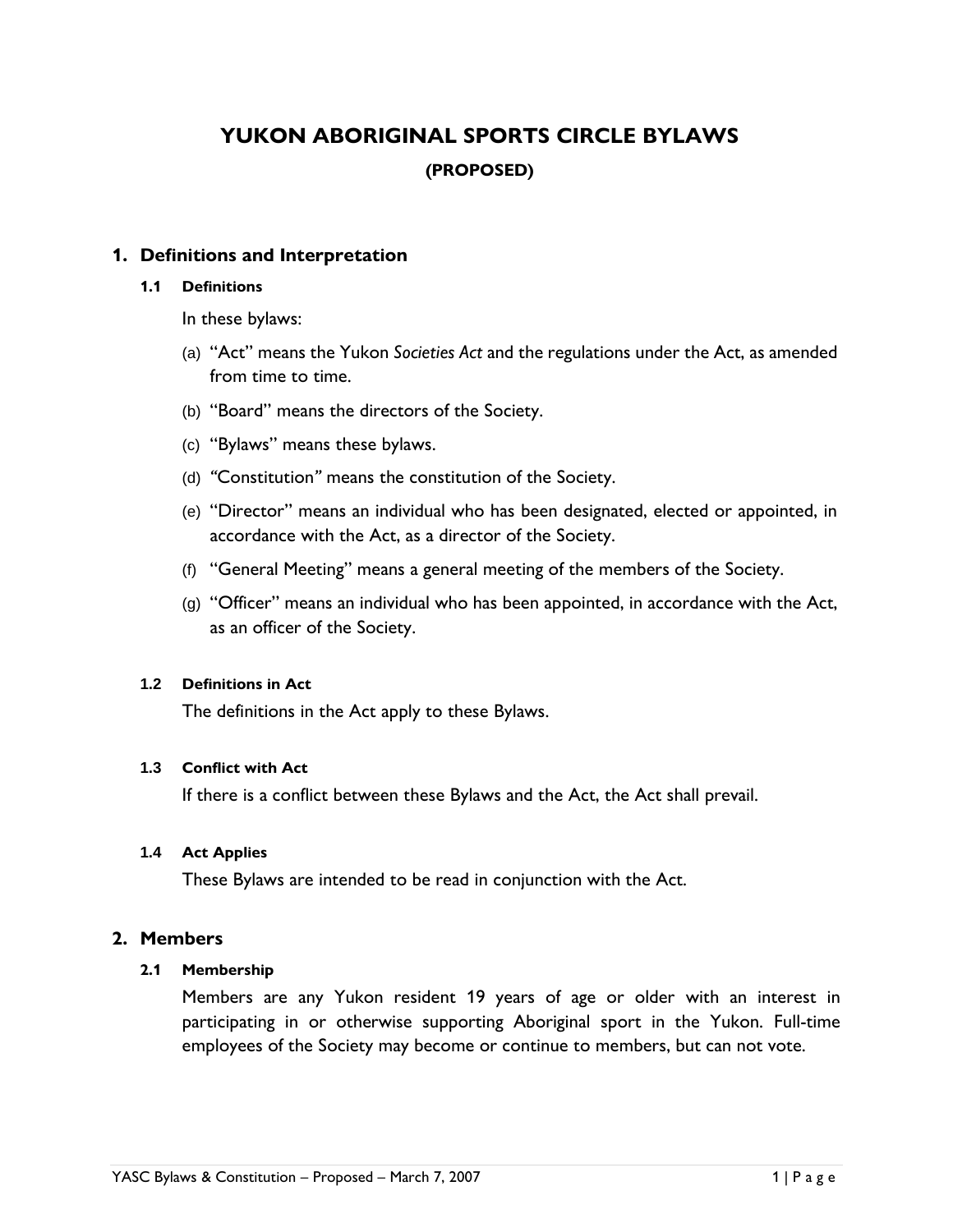## **2.2 Classes**

There are two classes of members in the Society: regular members and honorary members. Honorary members are determined by the Board. Every member, other than full-time staff, is a voting member.

#### **2.3 No Membership Dues**

There shall be no membership dues or fees, unless otherwise, determined by the Board. Payment of membership dues, if any, shall be a condition of membership.

#### **2.4 Rights**

Every member is entitled to those rights afforded to members under the Act and these Bylaws, including, but not limited to, the right to vote on every matter in respect of which a vote of the members is held and the right to elect or appoint the Directors.

#### **2.5 Duties**

Every member must uphold the Constitution and must comply with these Bylaws. Failure to do so may result in a termination of membership.

## **3. General Meetings of the members**

#### **3.1 General Meetings**

An annual General Meeting must be held in accordance with the Act at the time and place the Board determines. The Board may, at any time, call other General Meetings. Members may request the Board to hold a General Meeting in accordance with the Act.

#### **3.2 Ordinary business**

At a General Meeting, the following business is ordinary business:

- (a) Adoption of rules of order and agenda;
- (b) Consideration of any financial statements of the Society presented to the meeting;
- (c) Consideration of the reports, if any, of Directors or accountant;
- (d) Election of or appointment of Directors;
- (e) Appointment of an accountant, if any; and
- (f) Business arising out of a report of the Directors that does not require the passing of a special resolution.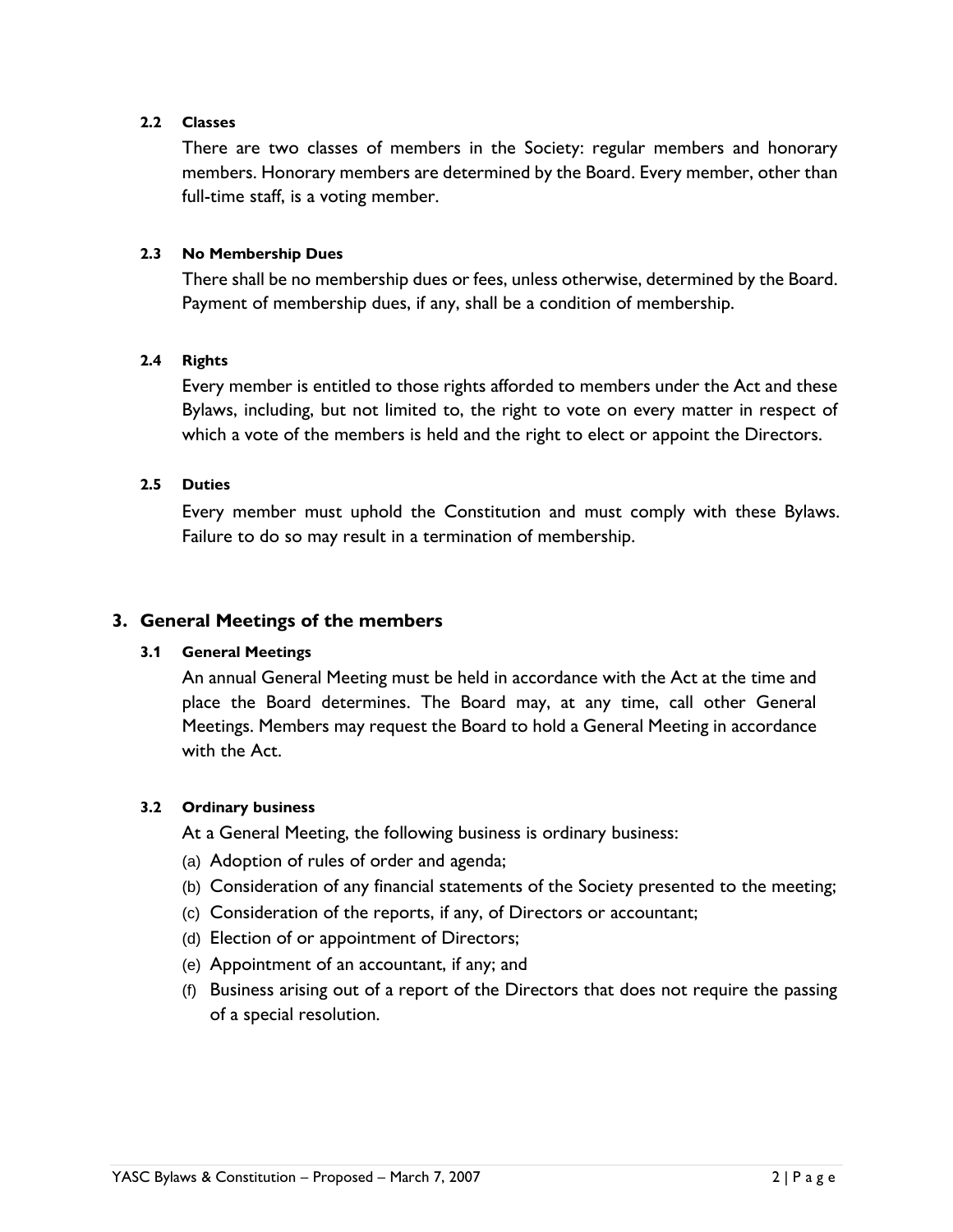#### **3.3 Notice of General Meeting**

Written notice of the date, time and location of a General Meeting must:

- (a) Be given in accordance with the Act;
- (b) Be sent to the members at least 14 days before the meeting and not more than 60 days before the meeting;
- (c) State the nature of any business, other than ordinary business, to be transacted at the meeting in sufficient detail to permit a member receiving the notice to form a reasoned judgment concerning that business; and
- (d) Include the text of any resolution to be submitted to the meeting that, under the Act or the bylaws, must be passed as a special resolution.

## **3.4 Chair of General Meetings**

The following individual shall preside as chair of a General Meeting:

- (a) The individual, if any, appointed by the Board to preside as the chair;
- (b) If the Board has not appointed an individual to preside as the chair or the individual appointed by the Board is unable to preside as the chair:
	- (i) The president, if any;
	- (ii) The vice-president, if any, if the president is unable to preside as the chair; or
	- (iii) A Director present at the meeting, if both the president and vice-president are unable to preside as chair, or if there is no president or vice-president; or
- (c) If there is no individual entitled under (a) or (b), above, who is able to preside as the chair of the meeting within 30 minutes from the time set for holding the meeting, the members who are present shall elect a member present at the meeting to preside as the chair.

## **3.5 Quorum for General Meetings**

A quorum for the transaction of business at an Annual General Meeting is a minimum of 10 members.

## **3.6 Quorum required**

Business, other than the election of the chair of the General Meeting and the adjournment or termination of the meeting, must not be transacted unless a quorum of members is present. Business may continue if, at any time during a General Meeting, there ceases to be a quorum of members present, and the remaining members vote to continue.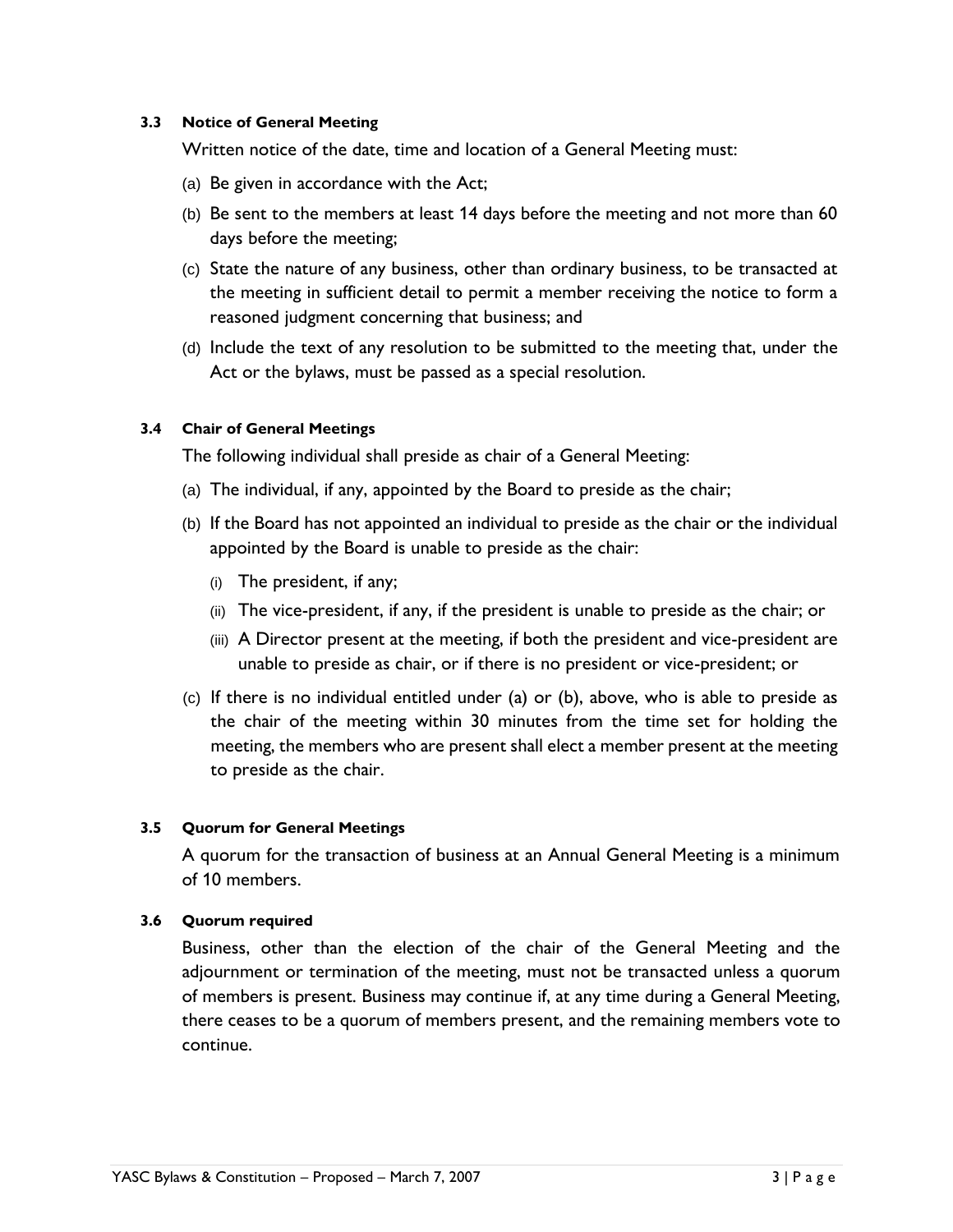#### **3.7 Lack of quorum at General Meetings**

If, within 30 minutes from the time set for holding a General Meeting, quorum is not achieved:

- (a) The meeting stands adjourned until another date and time is identified, and with sufficient notice to membership;
- (b) If, at the continuation of the adjourned meeting, quorum is still not achieved, the members who are present will constitute quorum for this meeting.

## **3.8 Adjournments of General Meetings**

The chair of a General Meeting may, or if so directed by the members at the meeting, must, adjourn the meeting from time to time and from place to place, but no business may be transacted at the continuation of the adjourned meeting other than business left unfinished at the adjourned meeting. It is not necessary to give notice of a continuation of an adjourned General Meeting or of the business to be transacted at a continuation of an adjourned General Meeting except that, when a General Meeting is adjourned for 30 days or more, written notice of the continuation of the adjourned meeting must be given in accordance with the Act and these bylaws.

## **3.9 Order of business at a General Meeting**

The order of business at a General Meeting is as follows:

- (a) Elect an individual to chair the meeting, if necessary;
- (b) Determine that there is a quorum;
- (c) Approve the agenda;
- (d) Approve the minutes from the last General Meeting;
- (e) Deal with unfinished business from the last General Meeting;
- (f) If the meeting is an annual General Meeting:
	- (i) Receive the Directors' report on the financial statements of the Society for the previous financial year, and the accountant's report, if any, on those statements;
	- (ii) Receive any other reports of Directors' activities and decisions since the previous annual General Meeting;
	- (iii) Elect or appoint Directors; and
	- (iv) Appoint an accountant, if any;
- (g) Deal with new business, including any matters about which notice has been given to the members in the notice of meeting;
- (h) Terminate the meeting.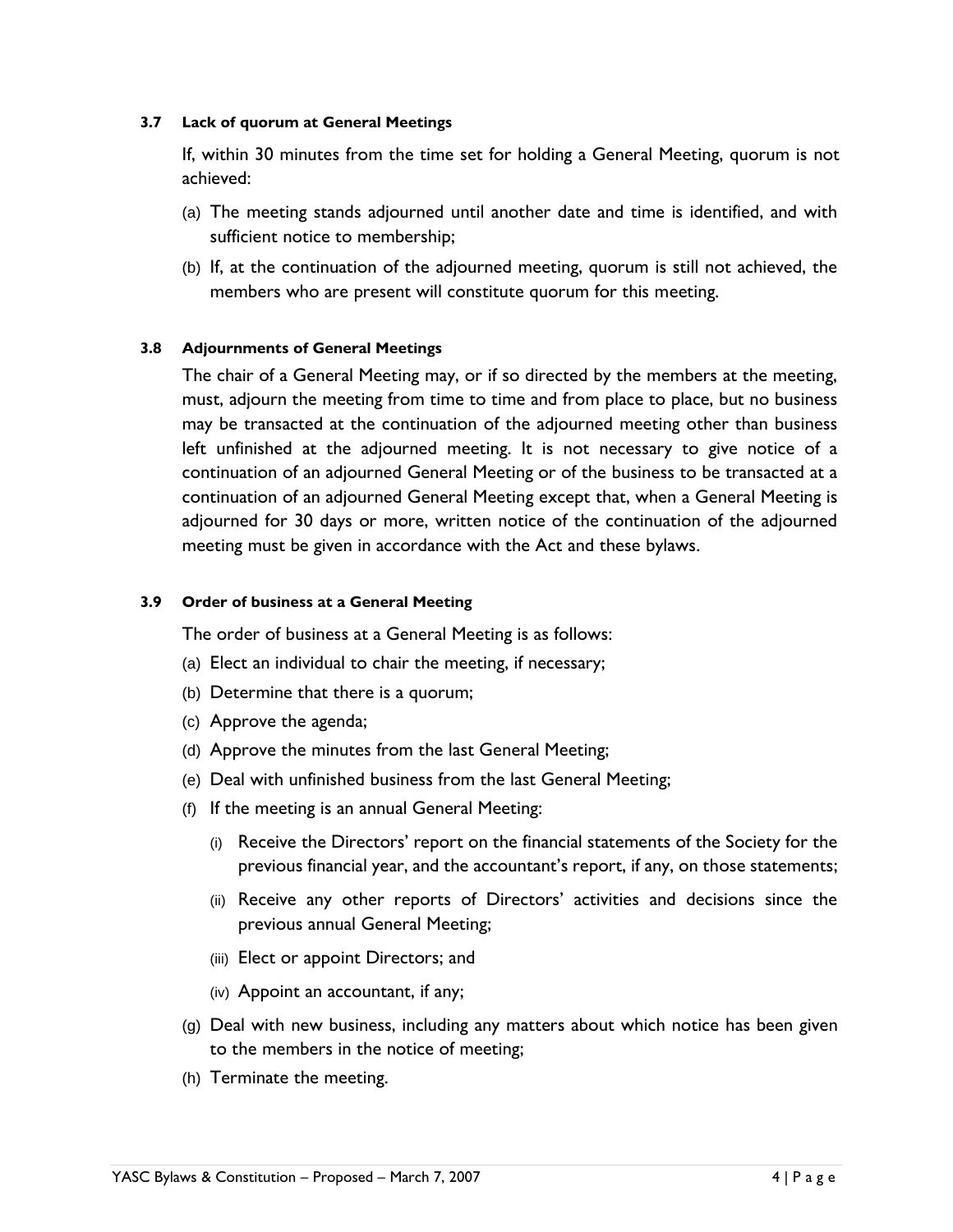#### **3.10 Attendance at General Meeting by telephone or another communications medium**

Members may participate in a General Meeting by telephone or other communications medium. The Board must take such reasonable steps as are required to enable all persons participating in the meeting, whether by telephone, by other communications medium, or in person, to communicate with each other during the meeting.

#### **3.11 Methods of voting by members in attendance at General Meeting**

At a General Meeting, voting must be by a show of hands, an oral vote or another method that adequately discloses the intention of the members, except that if, before or after such a vote, two or more members request a secret ballot or a secret ballot is directed by the chair, voting must be by secret ballot. If one or more members vote at a General Meeting while participating in the General Meeting by telephone or other communications medium, the vote must be conducted in a manner that adequately discloses the intentions of the members.

## **3.12 Proxies**

Voting by proxy is not permitted.

## **3.13 Vote at a General Meeting**

A matter to be decided at a General Meeting must be decided by ordinary resolution, unless the matter is required by the Act or these Bylaws to be decided by special resolution or by another resolution having a higher voting threshold than the threshold for an ordinary resolution.

## **3.14 Result of Vote**

The Society uses consensus decision-making, where a motion is approved if a minimum of 2/3 of members at the General Meeting vote in favour of it. The chair of a General Meeting must announce the outcome of each vote. That outcome must be recorded in the minutes of the meeting. Whenever a vote that is not by written ballot is made, then unless a written ballot is required or demanded, a declaration by the chair that a resolution has been carried or lost shall be conclusive evidence of the fact without proof of the number or proportion of votes recorded in favour or against the motion.

## **4. Directors**

## **4.1 Number of Directors**

The Society must have no fewer than three, and no more than nine, Directors. The members at a General Meeting shall determine the fixed number of Directors from time to time.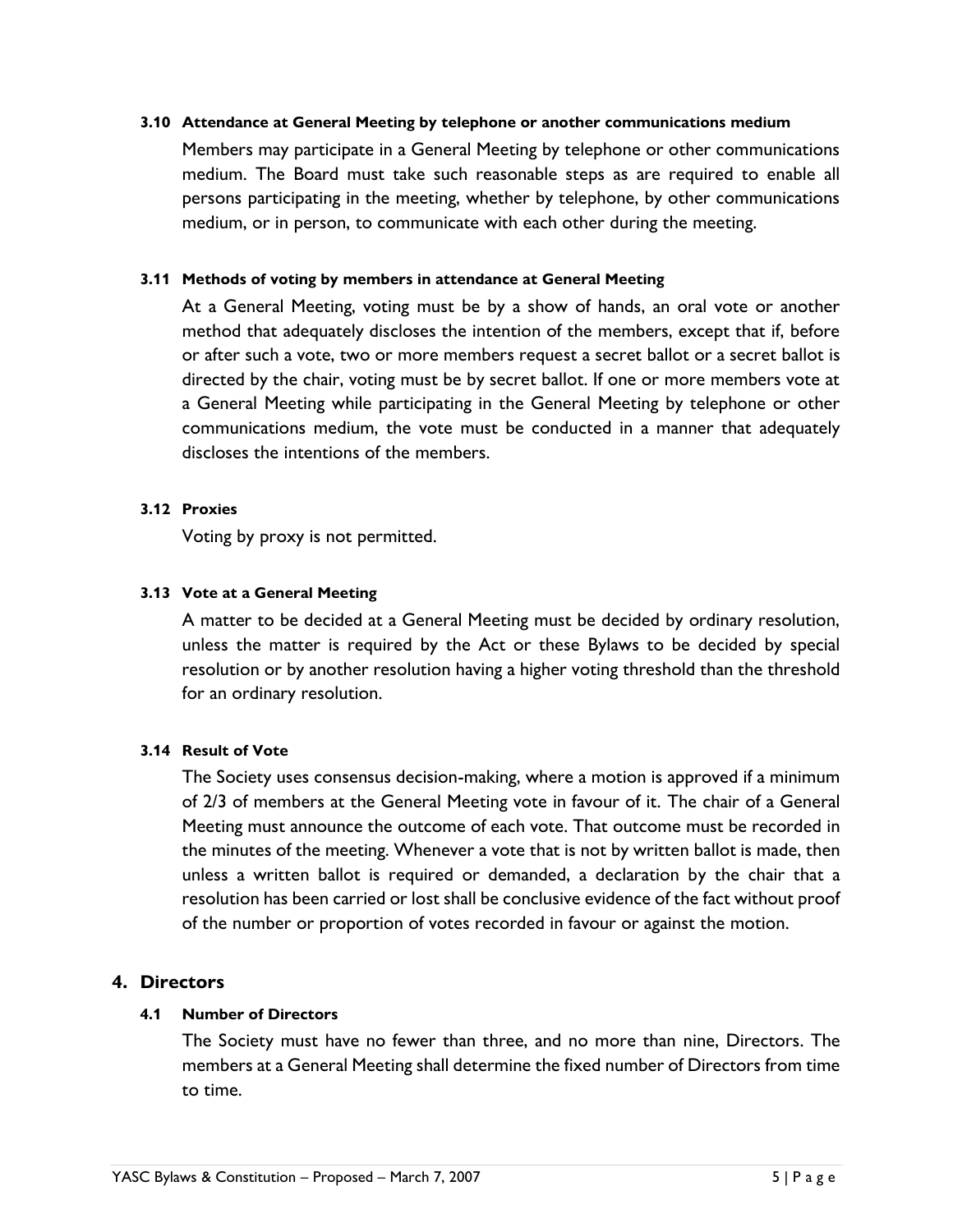#### **4.2 Residency**

Directors must be resident in the Yukon.

#### **4.3 Board eligibility (Membership)**

A Director is required to be a member of the Society.

#### **4.4 Election or appointment of Directors**

Directors are elected by ordinary resolution of the members.

## **4.5 Term**

The Directors are elected for two-year terms at the annual General Meeting. There is not limit to the number of terms a Director may serve.

#### **4.6 Vacancies**

The Directors may appoint a member to fill a vacancy on the Board that arises as a result of a Director ceasing to hold office before the expiry of the Director's term of office, except where the Director was removed from office in accordance with the Act. The Director appointed to fill the vacancy shall hold office for the balance of the term of their predecessor.

#### **4.7 Removal of Directors**

A Director may be removed from office by a consensus decision of the Board. Reasons for termination may include not complying with these Bylaws, Board policy or Board code of conduct, or for missing three consecutive Board meetings without providing reasonable notice for the absences.

#### **4.8 Remuneration for being a Director**

The Society may provide remuneration in the form of honorarium to an Elder, Director or Portfolio holder, in accordance with Board policy.

#### **4.9 Reimbursement of Expenses**

The Society may reimburse a Director for reasonable expenses necessarily incurred by the Director in performing their duties as a director.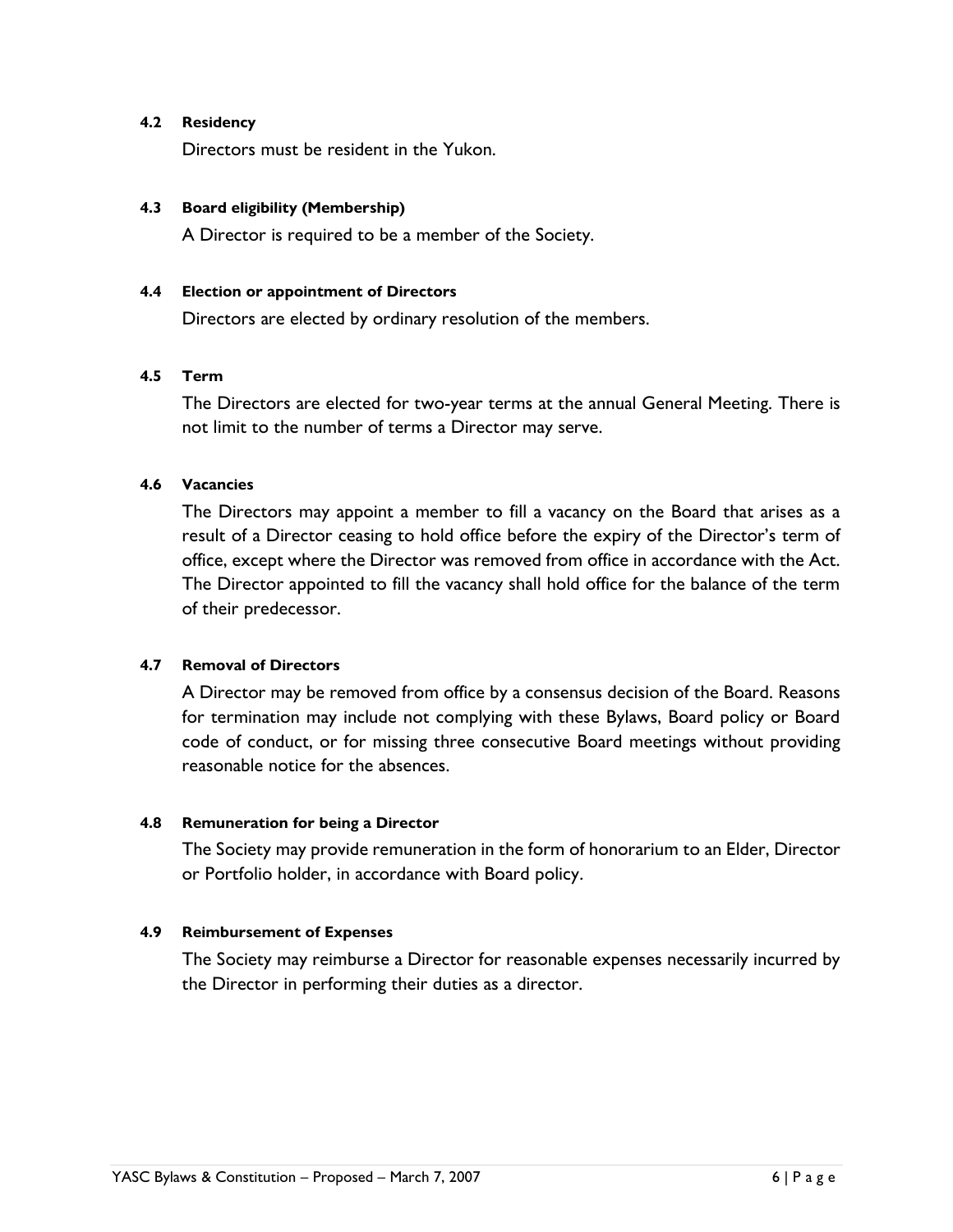## **5. Meetings of Directors**

#### **5.1 Calling Directors' meeting**

The Directors may meet at any location in Yukon and in any manner as determined by the Directors.

## **5.2 Notice of Directors' meeting**

At least two days' notice of a Directors' meeting must be given, unless all the Directors agree to a shorter notice period.

## **5.3 Regular Board meetings**

The Board may appoint a day or days in any month or months for regular meetings of the Board at a place and hour to be named. A copy of any resolution of the Board fixing the time and place of such regular meetings of the Board shall be sent to each Director, but no notice shall be required for any such regular meeting.

## **5.4 Quorum of Board meetings**

A minimum of three Directors constitutes a quorum at any meeting of Directors.

## **5.5 Board meetings may be held by electronic means**

Any meeting of the Board may be held by means of telephone or such other communication medium means that permits all participants in the meeting to communicate with each other. A Director participating in the meeting by that means shall be deemed to be present at the meeting.

#### **5.6 Resolution without a meeting and without the consent of all Directors**

The Directors may not pass a Board resolution without a meeting unless all Directors consent in writing to the resolution.

## **6. Officers**

## **6.1 Election or appointment of Officers**

The Board shall, as often as may be required, elect or appoint, from among the Directors, a president, a vice-president, and a secretary/treasurer or a secretary and a treasurer, and such other officers the Board deems necessary. A Director may hold more than one officer position.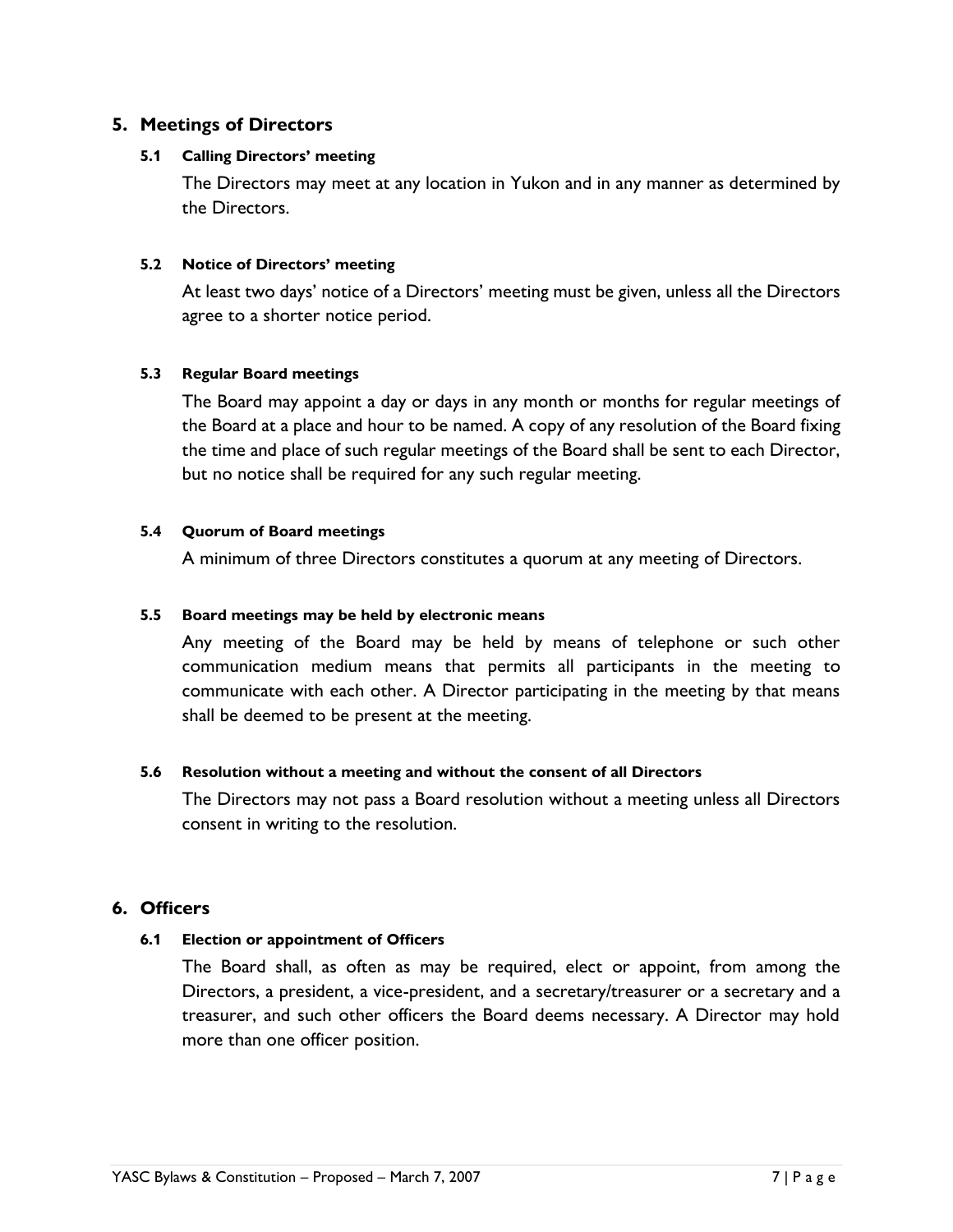#### **6.2 Duties of Officers**

The Officers shall have the following duties and powers associated with their positions:

- (a) The president is the chair of the Board and is responsible for supervising the other Directors in the execution of their duties.
- (b) The vice-president is the vice-chair of the Board and is responsible for carrying out the duties of the president if the president is unable to act.
- (c) The secretary is responsible for doing, or making the necessary arrangements for, the following:
	- (i) Issuing notices of General Meetings and Directors' meetings, taking minutes of General Meetings and Directors' meetings;
	- (ii) Keeping the records of the Society in accordance with the Act, conducting the correspondence of the Board; and
	- (iii) Filing the annual report of the Society and making any other filings with the registrar under the Act.

In the absence of the secretary from a meeting, the Board must appoint another individual to act as secretary at the meeting.

- (d) The treasurer is responsible for doing, or making the necessary arrangements for, the following:
	- (i) Receiving and banking monies collected from the members or other sources;
	- (ii) Keeping accounting records in respect of the Society's financial transactions; and
	- (iii) Preparing the Society's financial statements and making filings respecting taxes.

## **7. Signing Authority**

## **7.1 Execution of documents**

A contract or other record to be signed by the Society must be signed on behalf of the Society by any two Directors or by one or more individuals authorized by the Board to sign the contract or record on behalf of the Society. Any Director or Officer of the Society may certify a copy of any instrument, resolution, bylaw or other document of the Society to be a true copy thereof. only Executive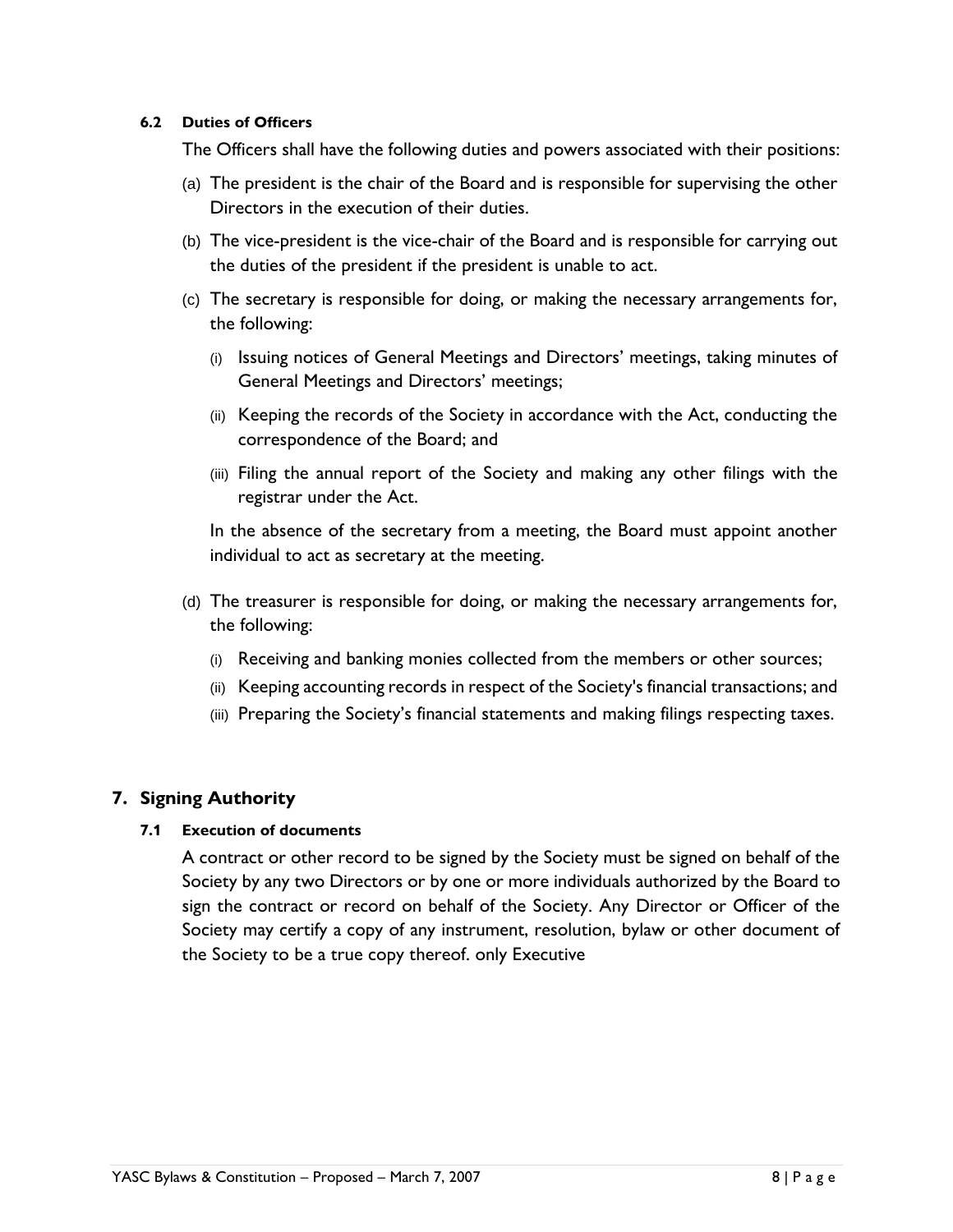## **8. Borrowing**

#### **8.1 Borrowing powers**

The Society may, subject to approval by the members at a General Meeting:

- (a) Borrow money; and
- (b) Issue debt obligations to any person and for any consideration.

## **9. Accountant**

#### **9.1 Requirement for Accountant**

- (a) If the Society is a Class B society, the Society is not required to have an accountant.
- (b) If the Society is a Class A society, the Society is required to have an accountant. However, a Class A society may, by special resolution at an annual general meeting, waive the requirement to have an accountant for the fiscal year for which financial statements will be presented at the next year's annual general meeting. The Society may not waive the requirement to have an accountant for more than two consecutive fiscal years.

## **10. Distribution of property before dissolution or on liquidation**

#### **10.1 Distribution**

The distribution of property before dissolution of the Society or on liquidation of the Society will be made in accordance with the Act.